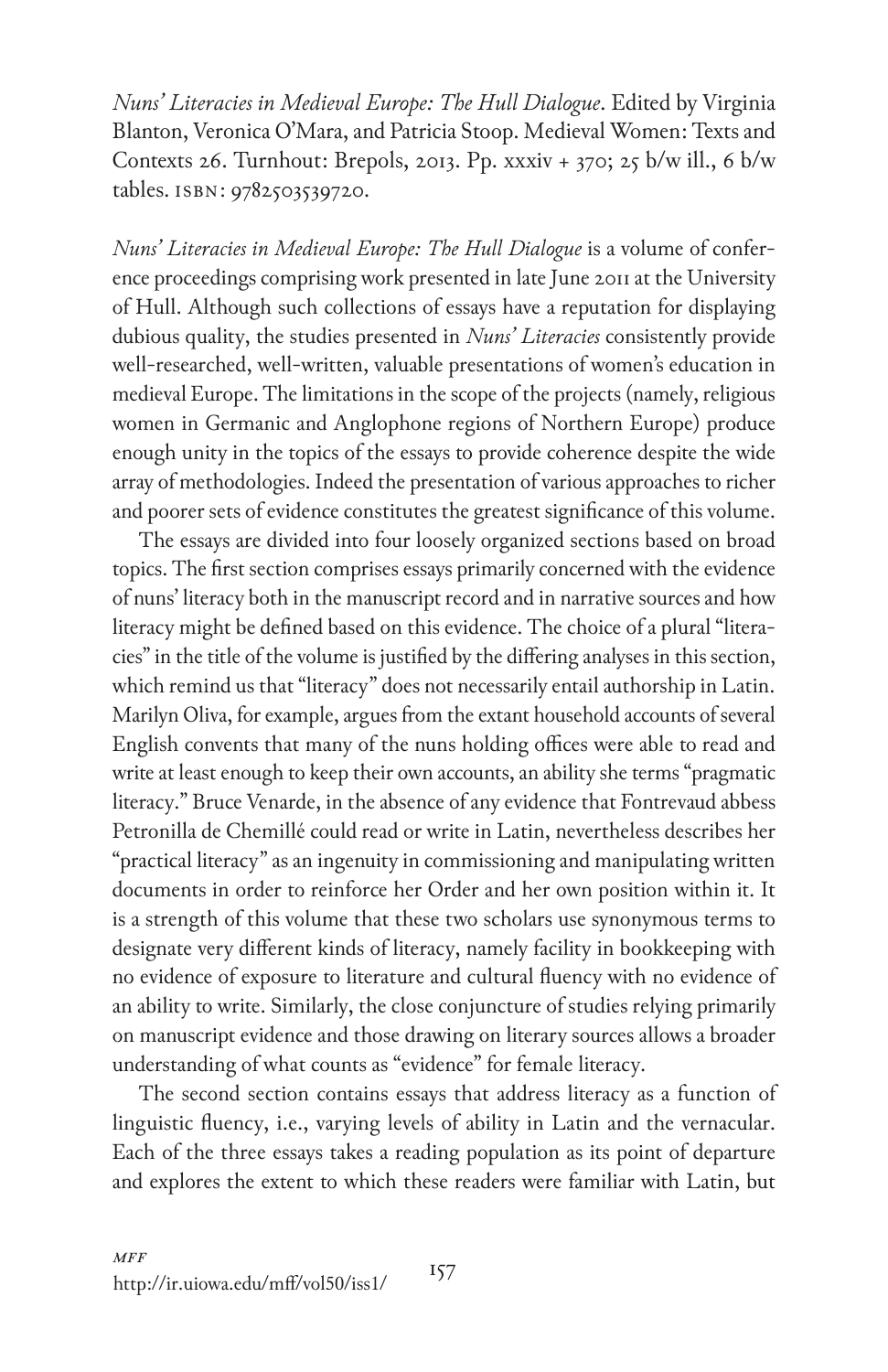the contributors do not allow limited Latin comprehension to diminish their evaluations of a group's overall literacy. This section's greatest strength is the nuanced understanding of variable literacy levels between the convents within a city (Vienna in Cynthia Cyrus's contribution) or even within a single convent (the Birgittine convent at Vadstena for Monica Hedlund). The careful case studies presented in these chapters argue against an all-or-nothing verdict on nuns' Latin literacy, proposing instead that individual nuns (or religious women of the *Devotio moderna* in Thom Mertens's essay) would have occupied different places along a spectrum of capability both in Latin and the vernacular.

The third section is by far the longest and to me the least unified, containing essays that explore the reading practices and scribal activities evident in various convents. As in the first section, the approaches of the contributors vary from theory-driven literary analysis to strict paleography. The most successful chapters combine these approaches. Regina Dorothea Schiewer, for example, both analyzes passages from the German sermon collection known as the *St. Georgener Predigten* and reviews its manuscript transmission for hints about the sermons' reception history. Stephanie Hollis employs a similar approach to English saints' lives, comparing manuscript evidence, literary reference, and the testaments of medieval authors in order to argue for a more developed tradition of education in royal English convents than has previously been assumed. One of the major contributions of this volume as a whole is the variation in the definition of "literacy" from chapter to chapter. The third section displays this multivalent understanding of "literacy" as encompassing everything from knowledge delivered orally in table readings (Jonas Carlquist) to scribal activity (Ingela Hedström) to patronage (Alfred Thomas). Nevertheless, the whole is somehow less than the sum of the parts here. The section may have held together better if it were organized by theme or definition of literacy rather than geographically.

The final section contains two essays about female authorship, although even this term is broadened and redefined. The authorial activities explored here are perhaps less *innovatio* than *renovatio*, as the contributors examine women's roles in editing a collection of sisters' lives (Wybren Scheepsma) and of sermons (Patricia Stoop). Such studies of authorship bring far more to the field than essays on, for example, Hildegard of Bingen, since both contributors open new avenues for thinking about women's agency in the creation and distribution of texts.

Although this volume only presents research on women of Northern Europe, two further conferences have already been held at which the scope of papers